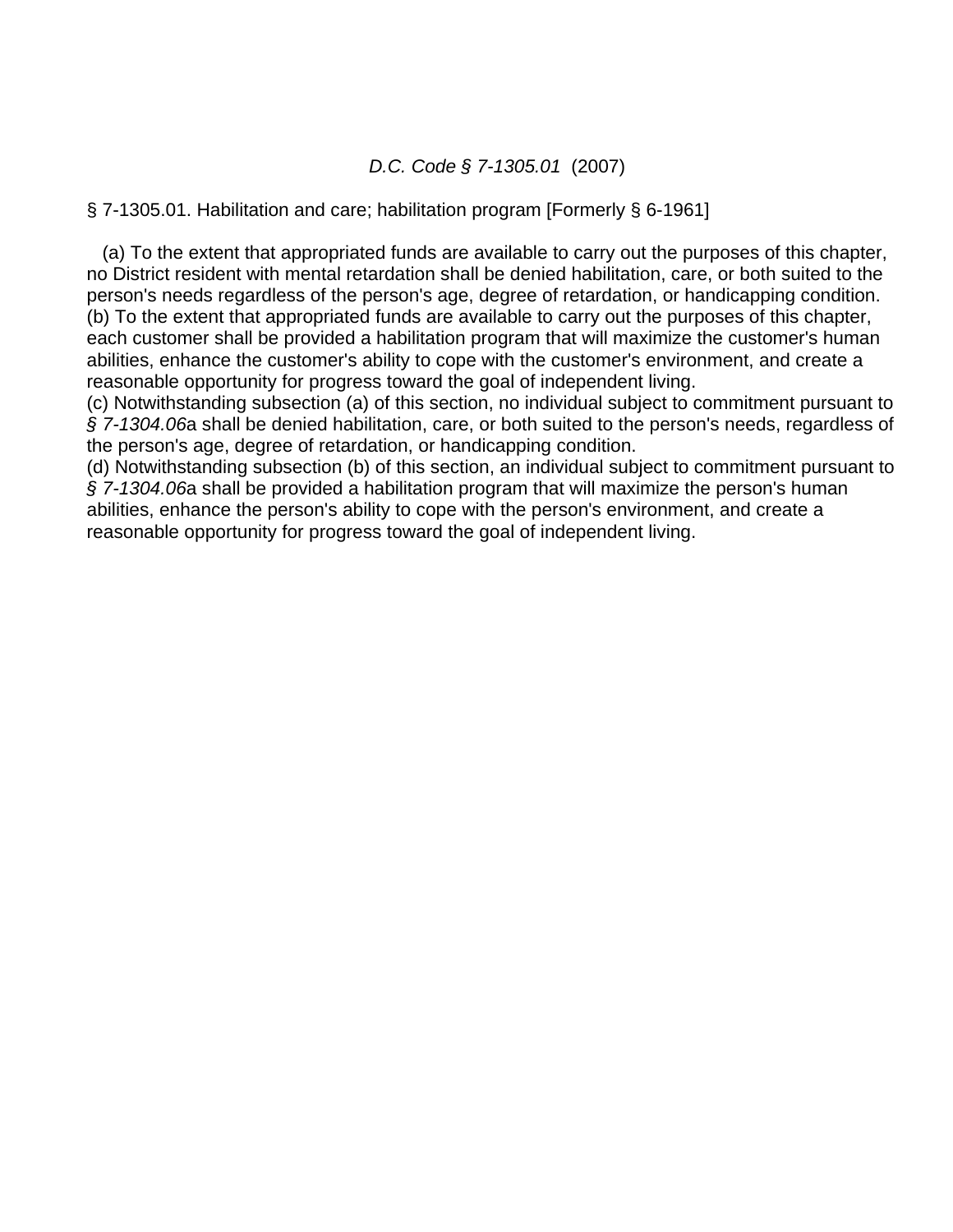### *D.C. Code § 7-1305.02* (2007)

### § 7-1305.02. Living conditions; teaching of skills [Formerly § 6-1962]

 Customers shall be provided with the least restrictive and most normal living conditions possible. Individuals with mental retardation found incompetent in a criminal case shall be provided with the least restrictive and most normal living conditions possible consistent with preventing the individual from causing injury to others as a result of the individual's mental retardation. This standard shall apply to dress, grooming, movement, use of free time, and contact and communication with the community, including access to services outside of the institution or residential facility. Customers shall be taught skills that help them learn how to effectively utilize their environment and how to make choices necessary for daily living and, in the case of an individual committed under *§ 7- 1304.06*a, to refrain from committing crimes of violence or sex offenses.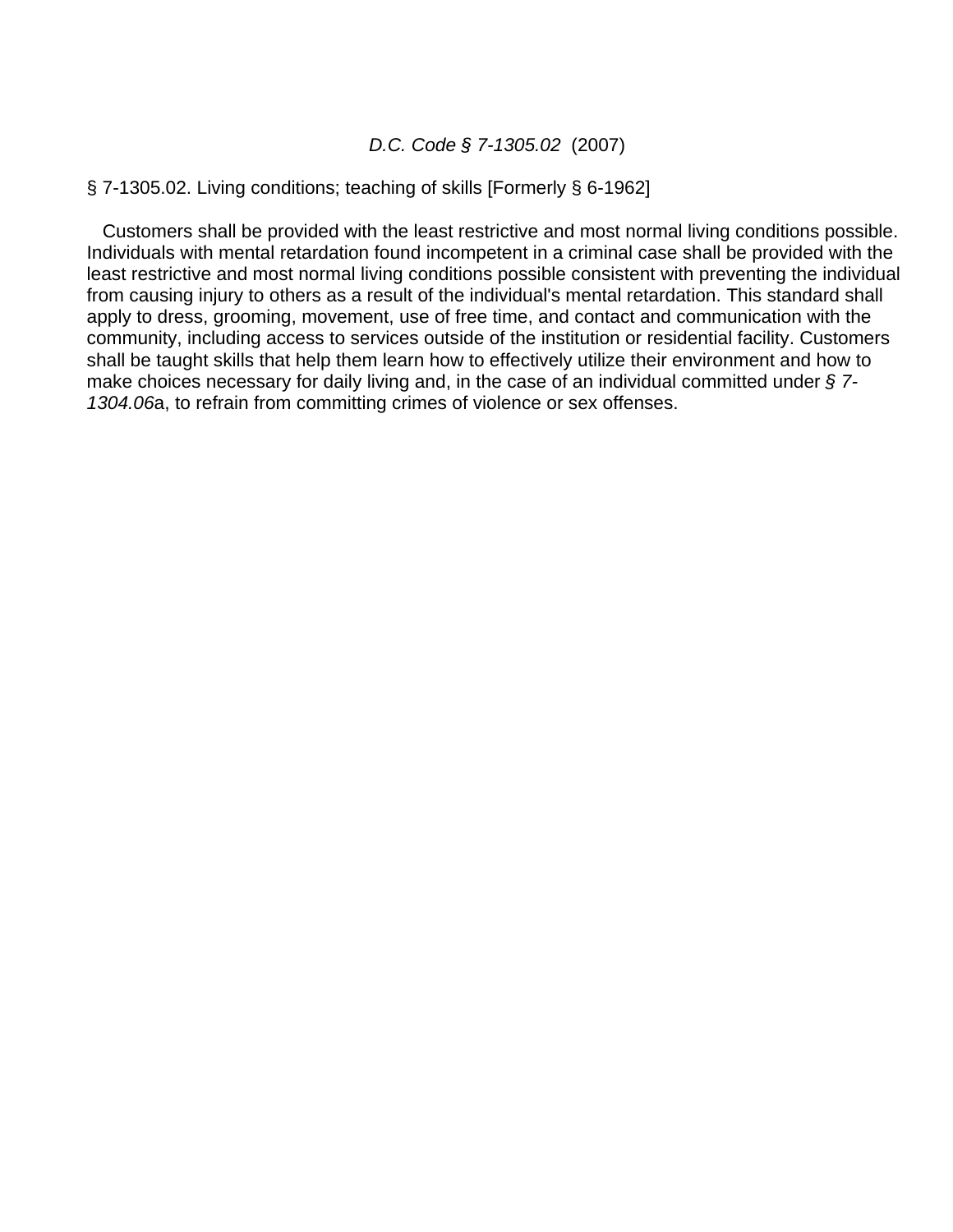### *D.C. Code § 7-1305.03* (2007)

#### § 7-1305.03. Least restrictive conditions [Formerly § 6-1963]

 Customers shall have a right to the least restrictive conditions necessary and available to achieve the purposes of habilitation. To this end, the institution or residential facility shall move customers from: (1) more to less structured living; (2) larger to smaller facilities; (3) larger to smaller living units; (4) group to individual residence; (5) segregated to integrated community living; or (6) dependent to independent living. If at any time the Director decides that a customer should be transferred out of the facility to a less restrictive environment, he or she shall immediately notify the Court pursuant to *§ 7-1303.09*. Notice shall be provided to the customer, the customer's counsel, the customer's mental retardation advocate, if one has been appointed, and the customer's parent or guardian who petitioned for the commitment.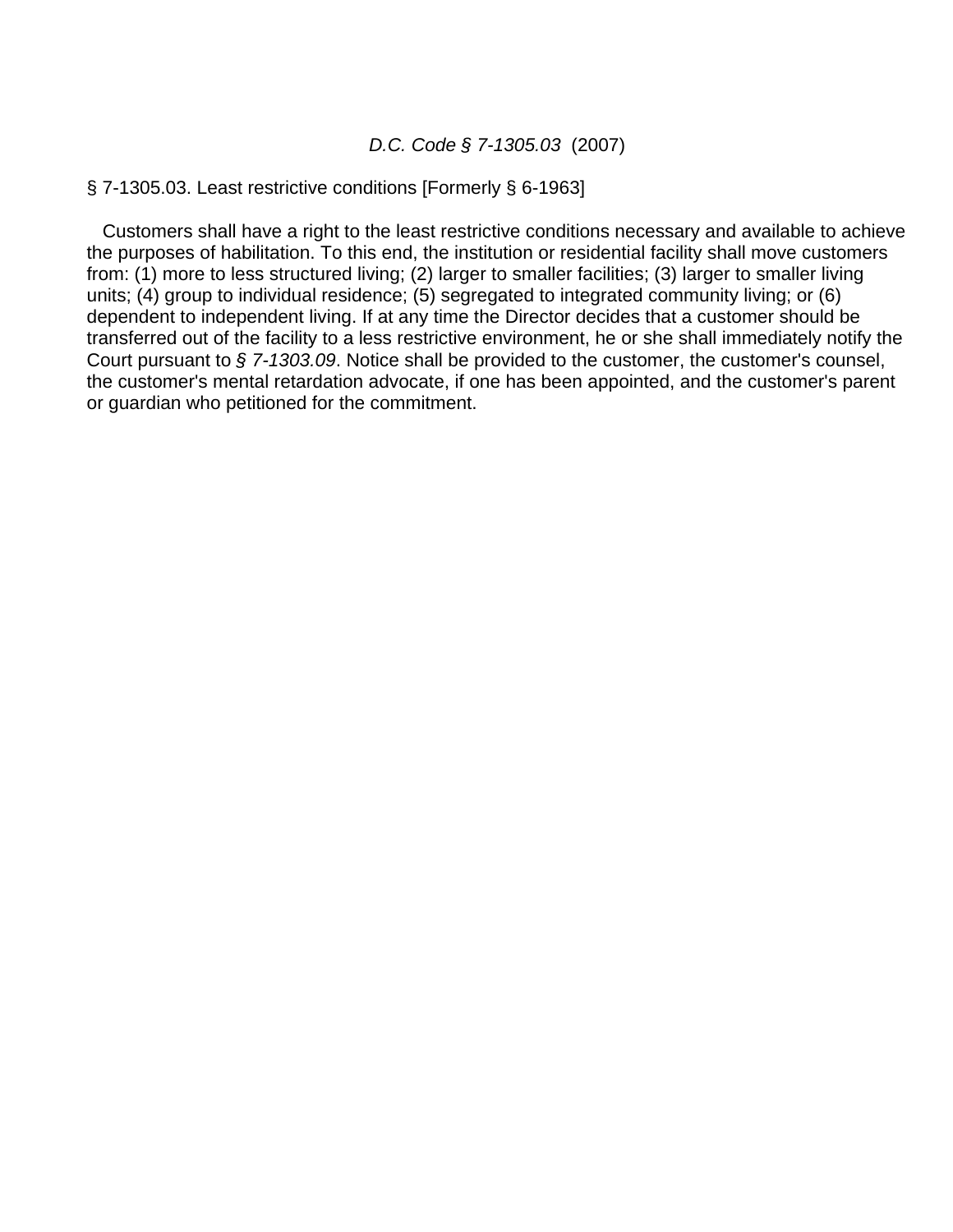## *D.C. Code § 7-1305.04* (2007)

§ 7-1305.04. Comprehensive evaluation and individual habilitation plan [Formerly § 6-1964]

 (a) Prior to each customer's commitment pursuant to *§ 7-1304.03*, the customer shall receive a comprehensive evaluation or screening and an individual habilitation plan. Within 30 days of a customer's admission pursuant to *§ 7-1303.02*, the customer shall have a comprehensive evaluation or screening and an individual habilitation plan. Annual reevaluations or screenings of the customer shall be provided as determined by the customer's interdisciplinary team in accordance with Accreditation Council for Services for People with Developmental Disabilities Standards.

(b) Within 10 days of a customer's commitment pursuant to *§ 7-1304.03*, or within 30 days of admission pursuant to *§ 7-1303.02*, the facility, the facility's sponsoring agency, or the Department on Disability Services shall:

 (1) Designate each professional or staff member who is responsible for implementing or overseeing the implementation of a customer's individual habilitation plan;

 (2) Designate each District agency, private agency, or service responsible for providing the habilitation included in the plan; and

 (3) Specify the role and objectives of each District agency, private agency, or service with respect to the plan.

(c) To the extent of funds appropriated for the purposes of this chapter, each customer shall receive habilitation, care, or both consistent with the recommendations included in the customer's individual habilitation plan. The Department on Disability Services shall set standards for habilitation and care provided to such customers, consistent with standards set by the Accreditation Council for Services for the Mentally Retarded and Other Developmentally Disabled Persons, including staff-customer and professional-customer ratios. In the interests of continuity of care, 1 qualified mental retardation professional shall be responsible for informing the Chief Program Director, or the Director, when the customer should be released to a less restrictive setting and for continually reviewing the plan.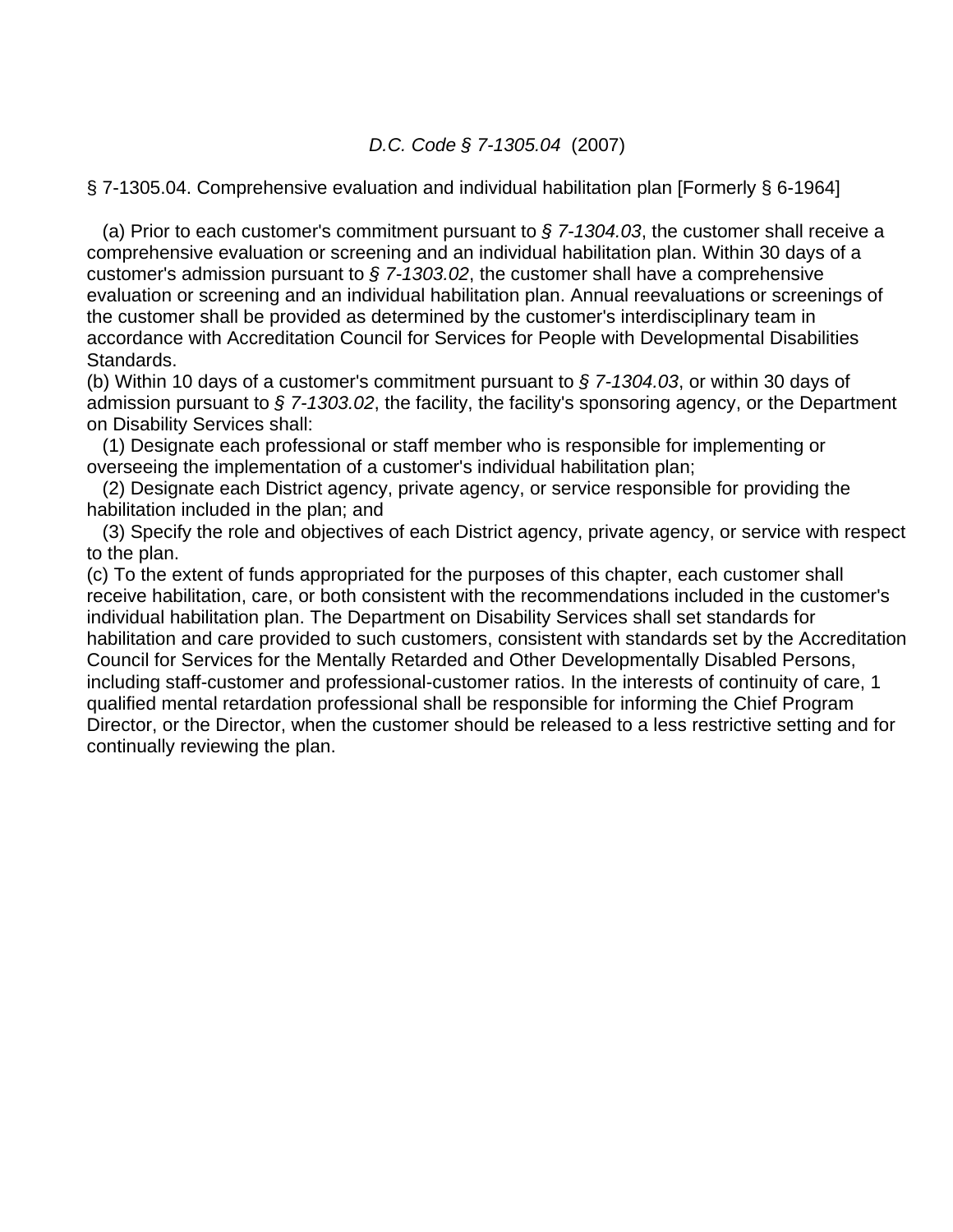## *D.C. Code § 7-1305.05* (2007)

§ 7-1305.05. Visitors; mail; access to telephones; religious practice; personal possessions; privacy; exercise; diet; medical attention; medication [Formerly § 6-1965]

 (a) Subject to restrictions by a physician for good cause, each customer has the right to receive visitors of his or her own choosing daily. Hours during which visitors may be received shall be limited only in the interest of effective treatment and the reasonable efficiency of the facility, and shall be sufficiently flexible to accommodate the individual needs of the customer and his or her visitors. Notwithstanding the above, each customer has the right to receive visits from his or her attorney, physician, psychologist, clergyman, social worker, parents or guardians, or mental retardation advocate in private at any reasonable time, irrespective of visiting hours, provided the visitor shows reasonable cause for visiting at times other than normal visiting hours.

(b) Writing material and postage stamps shall be reasonably available for the customer's use in writing letters and other communications. Reasonable assistance shall be provided for writing, addressing and posting letters and other documents upon request. The customer shall have the right to send and receive sealed and uncensored mail. The customer has the right to reasonable private access to telephones and, in case of personal emergencies when other means of communications are not satisfactory, he or she shall be afforded reasonable use of long distance calls. A customer who is unable to pay shall be furnished such writing, postage, and telephone facilities without charge.

(c) Each customer shall have the right to follow or abstain from the practice of religion. The facility shall provide appropriate assistance in this connection including reasonable accommodations for religious worship and/or transportation to nearby religious services. Customers who do not wish to participate in religious practice shall be free from pressure to do so or to accept religious beliefs. (d) Each customer shall have the right to a humane psychological and physical environment. He or she shall be provided a comfortable bed and adequate changes of linen and reasonable storage space, including locked space, for his or her personal possessions. A record shall be kept of each customer's personal possessions. Except when curtailed for reason of safety or therapy as documented in his or her record by a physician, he or she shall be afforded reasonable privacy in his sleeping and personal hygiene practices.

(e) Each customer shall have reasonable daily opportunities for physical exercise and outdoor exercise and shall have reasonable access to recreational areas and equipment.

(f) Each customer has the right to a nourishing, well-balanced, varied, and appetizing diet, and where ordered by a physician and/or nutritionist, to a special diet.

(g) Each customer shall have the right to prompt and adequate medical attention for any physical ailments and shall receive a complete physical examination upon admission and at least once a year thereafter.

(h) All customers have a right to be free from unnecessary or excessive medication. No medication shall be administered unless at the written or verbal order of a licensed physician, noted promptly in the patient's medical record and signed by the physician within 24 hours. Medication shall be administered only by a licensed physician, registered nurse or licensed practical nurse, or by a medical or nursing student under the direct supervision of a licensed physician or registered nurse, or by a Director acting upon a licensed physician's instructions. The attending physician shall review on a regular basis the drug regimen of each customer under his or her care. All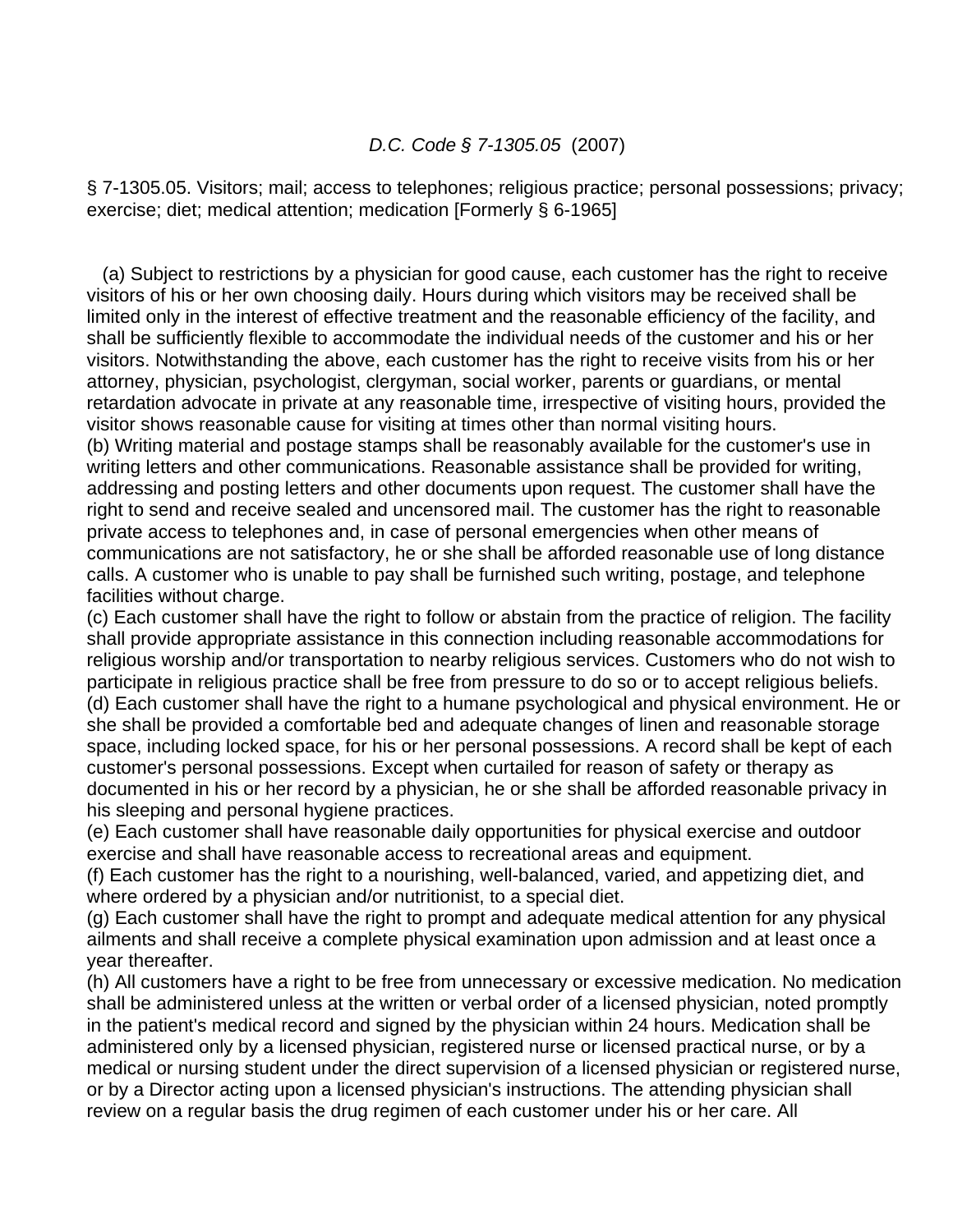prescriptions for psychotropic medications shall be written with a termination date, which shall not exceed 30 days. Medication shall not be used as a punishment, for the convenience of staff, as a substitute for programs, or in quantities that interfere with the customer's habilitation program.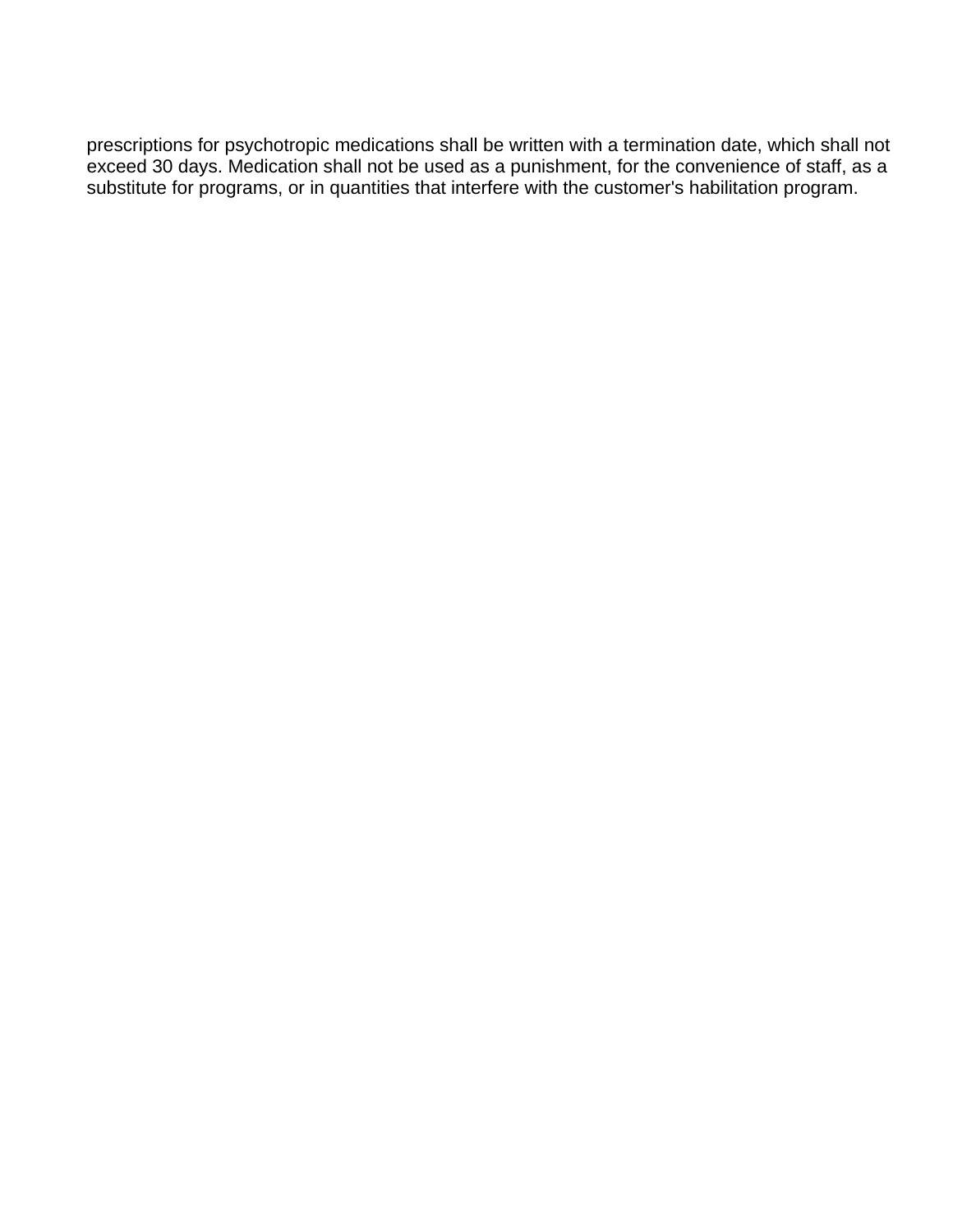## *D.C. Code § 7-1305.06* (2007)

# § 7-1305.06. Prohibited psychological therapies [Formerly § 6-1966]

 No psychosurgery, convulsive therapy, experimental treatment or behavior modifications program involving aversive stimuli or deprivation of rights set forth in this subchapter shall be administered to any resident.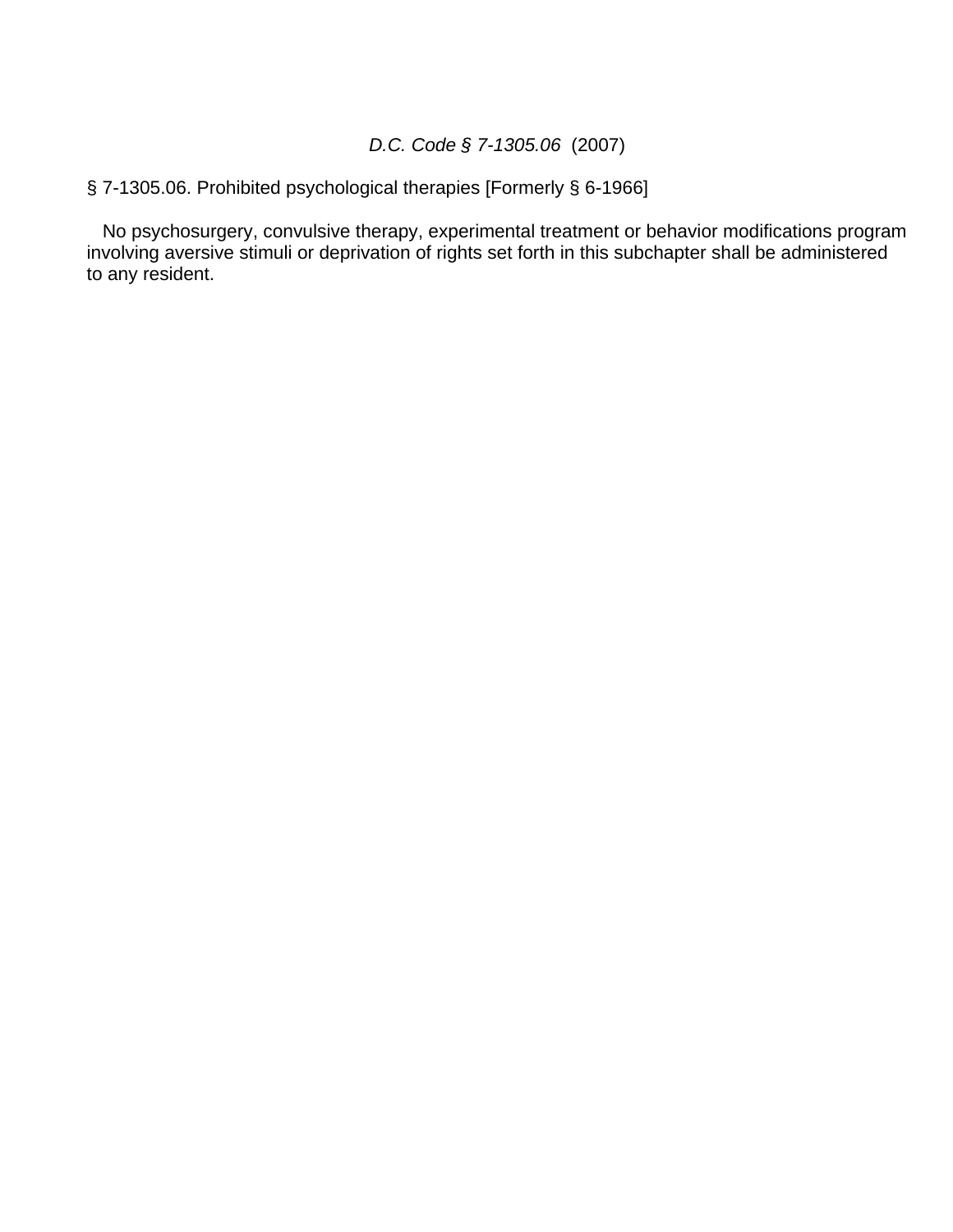## *D.C. Code § 7-1305.07* (2007)

#### § 7-1305.07. Essential surgery in medical emergency [Formerly § 6-1967]

 If, in a medical emergency, it is the judgment of one licensed physician with the concurring judgment of another licensed physician that delay in obtaining consent for surgery would create a grave danger to the health of the customer, essential surgery may be administered without the consent of the customer if the necessary information is provided to the customer's parent, guardian, spouse or next of kin to enable such person to give informed, knowing and intelligent consent and such consent is given prior to the surgical procedure. In the event that there is no person who can be reasonably contacted, such surgery may be performed upon the authorization of the chief medical officer of the facility.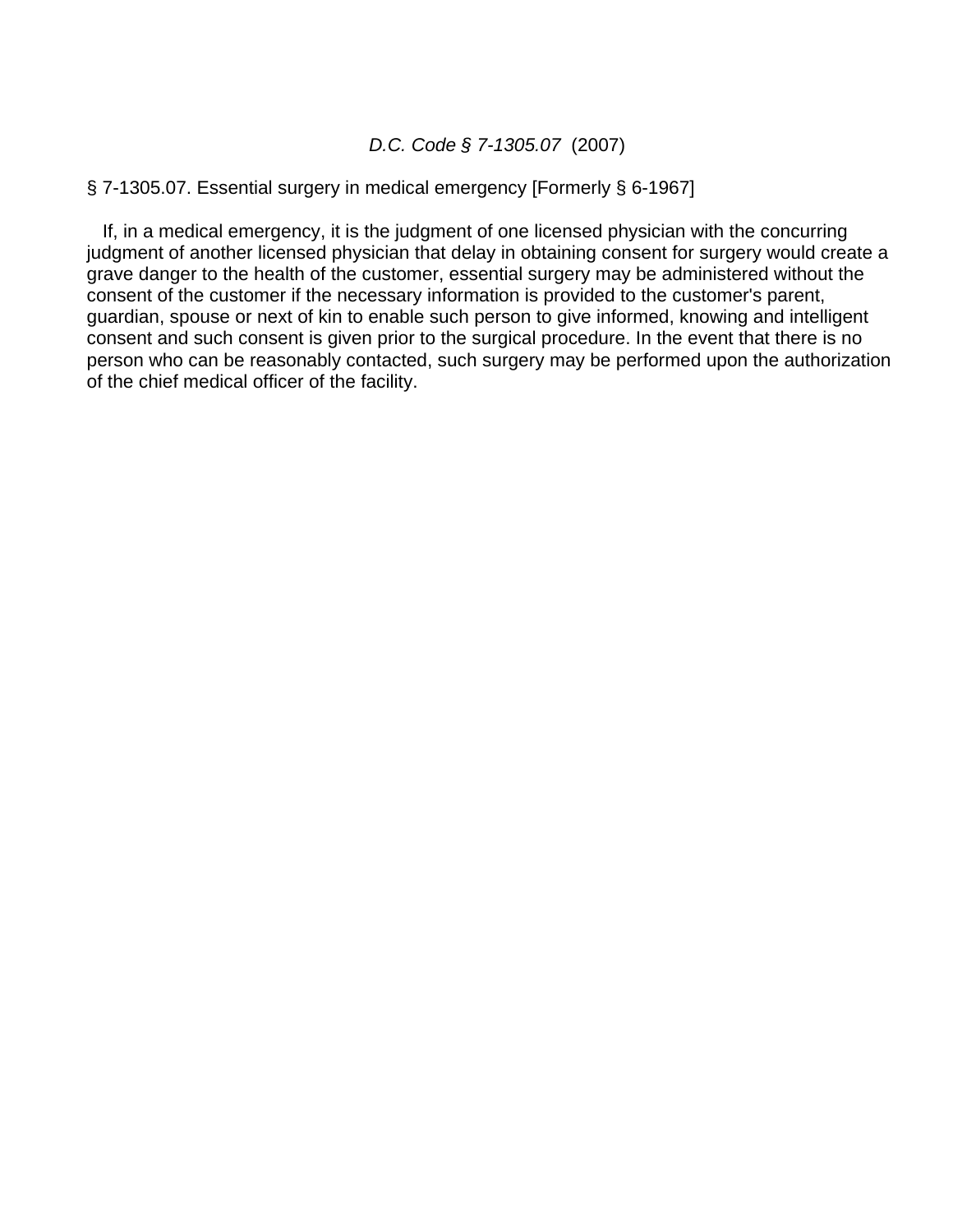# *D.C. Code § 7-1305.08* (2007)

§ 7-1305.08. Sterilization [Formerly § 6-1968]

 No customer of a facility shall be sterilized by any employee of a facility or by any other person acting at the direction of, or under the authorization of, the Director or any other employee of a facility.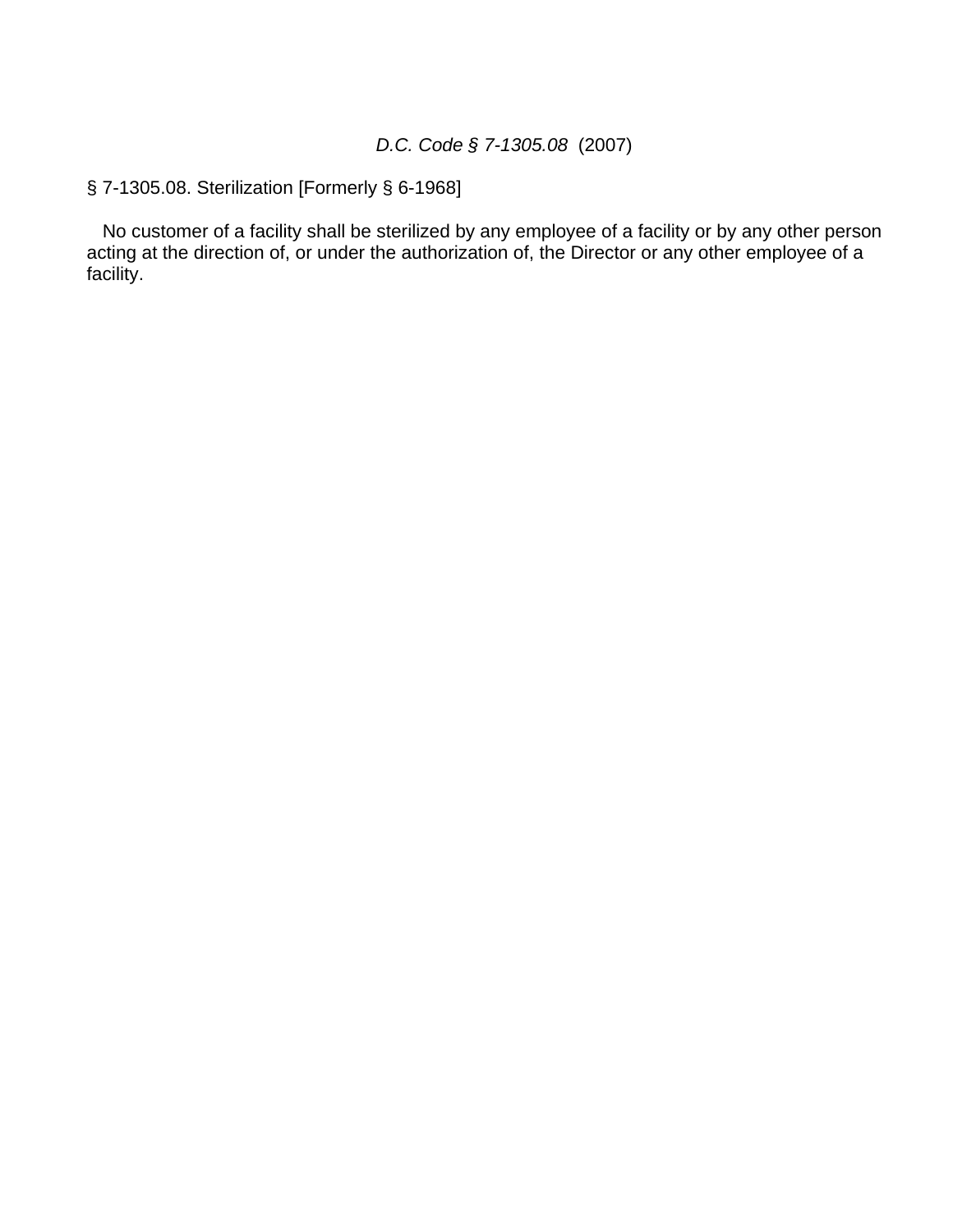### *D.C. Code § 7-1305.09* (2007)

### § 7-1305.09. Experimental research [Formerly § 6-1969]

 Customers shall have a right not to be subjected to experimental research without the express and informed consent of the customer, or if the customer cannot give informed consent, of the customer's parent or guardian. Such proposed research shall first have been reviewed and approved by the Department on Disability Services before such consent shall be sought. Prior to such approval, the Department shall determine that such research complies with the principles of the statement on the use of human subjects for research of the American Association on Mental Deficiency and with the principles for research involving human subjects required by the United States Department of Health and Human Services for projects supported by that agency.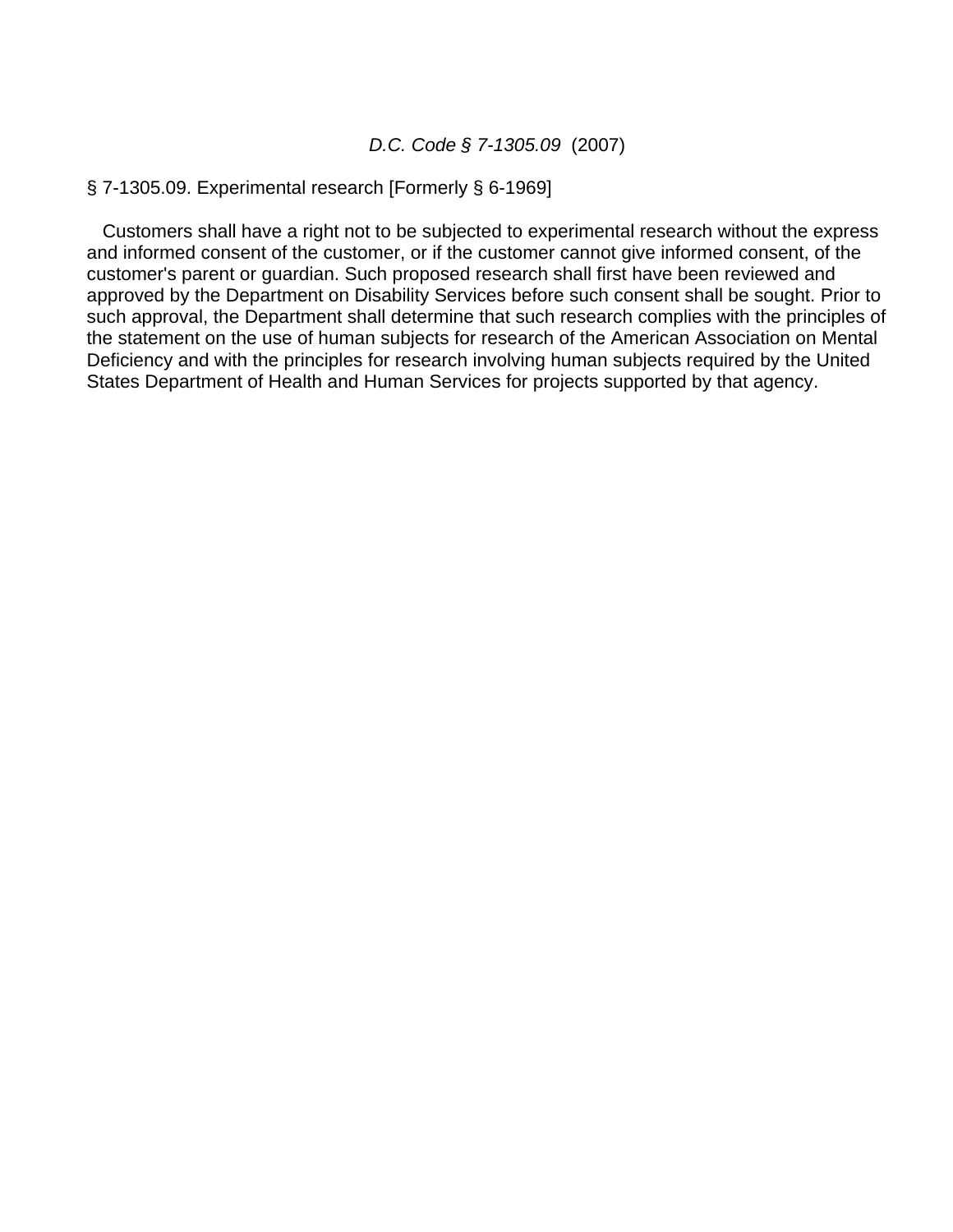## *D.C. Code § 7-1305.10* (2007)

§ 7-1305.10. Mistreatment, neglect or abuse prohibited; use of restraints; seclusion; "time-out" procedures [Formerly § 6-1970]

 (a) Mistreatment, neglect or abuse in any form of any customer shall be prohibited. The routine use of all forms of restraint shall be eliminated. Physical or chemical restraint shall be employed only when absolutely necessary to prevent a customer from seriously injuring himself or herself, or others. Restraint shall not be employed as a punishment, for the convenience of staff or as a substitute for programs. In any event, restraints may only be applied if alternative techniques have been attempted and failed (such failure to be documented in the customer's record) and only if such restraints impose the least possible restriction consistent with their purposes. Each facility shall have a written policy defining:

(1) The use of restraints;

- (2) The professionals who may authorize such use; and
- (3) The mechanism for monitoring and controlling such use.

(b) Only professionals designated by the Director may order the use of restraints. Such orders shall be in writing and shall not be in force for over 12 hours. A customer placed in restraint shall be checked at least every 30 minutes by staff trained in the use of restraints and a written record of such checks shall be kept.

(c) Mechanical restraints shall be designed for minimum discomfort and used so as not to cause physical injury to the customer. Opportunity for motion and exercise shall be provided for a period of not less than 10 minutes during each 2 hours in which restraint is employed.

(d) Seclusion, defined as a placement of a customer alone in a locked room, shall not be employed. Legitimate "time-out" procedures may be utilized under close and direct professional supervision as a technique in behavior-shaping programs. Each facility shall have a written policy regarding "time-out" procedures.

(e) Alleged instances of mistreatment, neglect or abuse of any customer shall be reported immediately to the Director and the Director shall inform the customer's counsel, parent or guardian who petitioned for the commitment, and the customer's mental retardation advocate of any such instances. There shall be a written report that the allegation has been thoroughly and promptly investigated (with the findings stated therein). Employees of facilities who report such instances of mistreatment, neglect, or abuse shall not be subjected to adverse action by the facility because of the report.

(f) A customer's counsel, parent or guardian who petitioned for commitment and a customer's mental retardation advocate shall be notified in writing whenever restraints are used and whenever an instance of mistreatment, neglect or abuse occurs.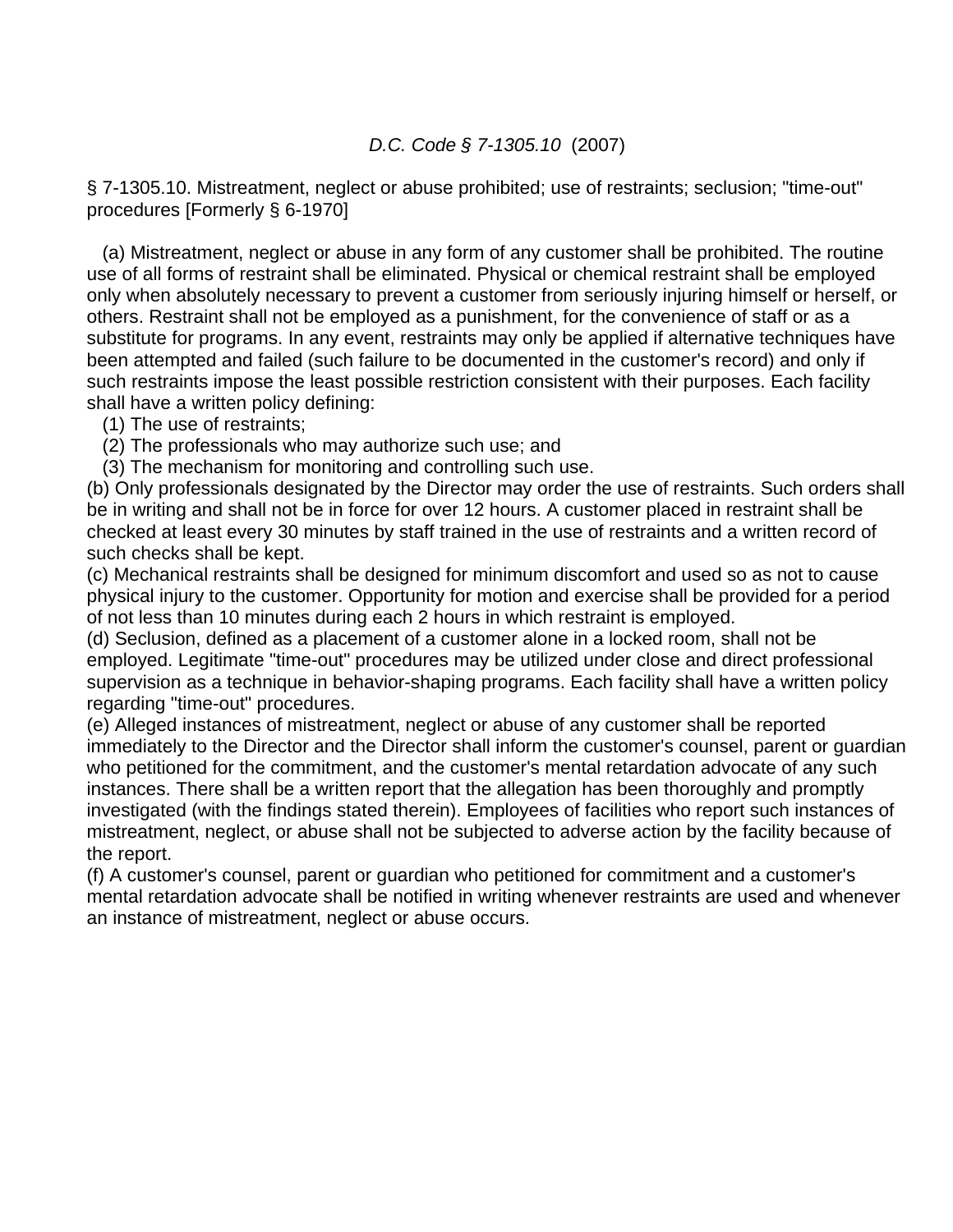# *D.C. Code § 7-1305.11* (2007)

## § 7-1305.11. Performance of labor [Formerly § 6-1971]

 (a) No customer shall be compelled to perform labor which involves the operation, support, or maintenance of the facility or for which the facility is under contract with an outside organization. Privileges or release from the facility shall not be conditional upon the performance of such labor. The Mayor shall promulgate rules and regulations governing compensation of customers who volunteer to perform such labor, which rules and regulations shall be consistent with United States Department of Labor regulations governing employment of patient workers in hospitals and institutions at subminimum wages.

(b) A customer may be required to perform habilitative tasks which do not involve the operation, support or maintenance of the facility if those tasks are an integrated part of the customer's habilitation plan and supervised by a qualified mental retardation professional designated by the Director.

(c) A customer may be required to perform tasks of a housekeeping nature for his or her own person only.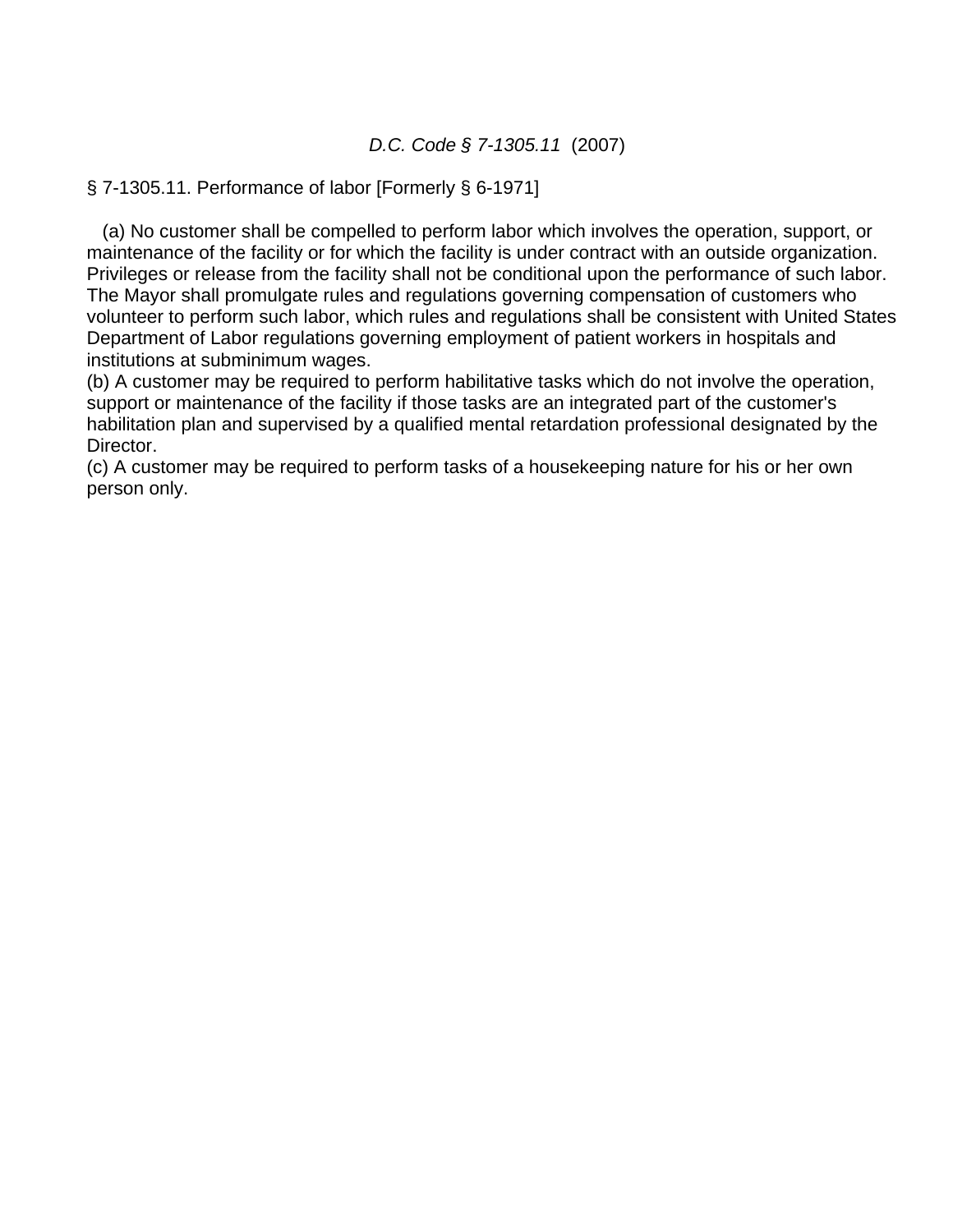## *D.C. Code § 7-1305.12* (2007)

§ 7-1305.12. Maintenance of records; information considered privileged and confidential; access; contents [Formerly § 6-1972]

 Complete records for each customer shall be maintained and shall be readily available to professional persons and to the staff workers who are directly involved with the particular customer and to the Department on Disability Services without divulging the identity of the customer. All information contained in a customer's records shall be considered privileged and confidential. The customer's parent or guardian who petitioned for the commitment, the customer's counsel, the customer's mental retardation advocate and any person properly authorized in writing by the customer, if such customer is capable of giving such authorization, shall be permitted access to the customer's records. These records shall include:

(1) Identification data, including the customer's legal status;

(2) The customer's history, including but not limited to:

(A) Family data, educational background and employment record;

(B) Prior medical history, both physical and mental, including prior institutionalization;

(3) The customer's grievances, if any;

(4) An inventory of the customer's life skills;

(5) A record of each physical examination which describes the results of the examination;

 (6) A copy of the individual habilitation plan; and any modifications thereto and an appropriate summary which will guide and assist the professional and staff employees in implementing the customer's program;

 (7) The findings made in periodic reviews of the habilitation plan which findings shall include an analysis of the successes and failures of the habilitation program and shall direct whatever modifications are necessary;

(8) A medication history and status;

(9) A summary of each significant contact by a professional person with a customer;

 (10) A summary of the customer's response to his or her program, prepared and recorded at least monthly, by the professional person designated pursuant to *§ 7-1305.04(c)* to supervise the customer's habilitation;

 (11) A monthly summary of the extent and nature of the customer's work activities and the effect of such activity upon the customer's progress along the habilitation plan;

 (12) A signed order by a professional person, as set forth in *§ 7-1305.10(b)*, for any physical restraints;

 (13) A description of any extraordinary incident or accident in the facility involving the customer, to be entered by a staff member noting personal knowledge of the incident or accident or other source of information, including any reports of investigations of customer's mistreatment;

(14) A summary of family visits and contacts;

(15) A summary of attendance and leaves from the facility; and

(16) A record of any seizures, illnesses, treatments thereof, and immunizations.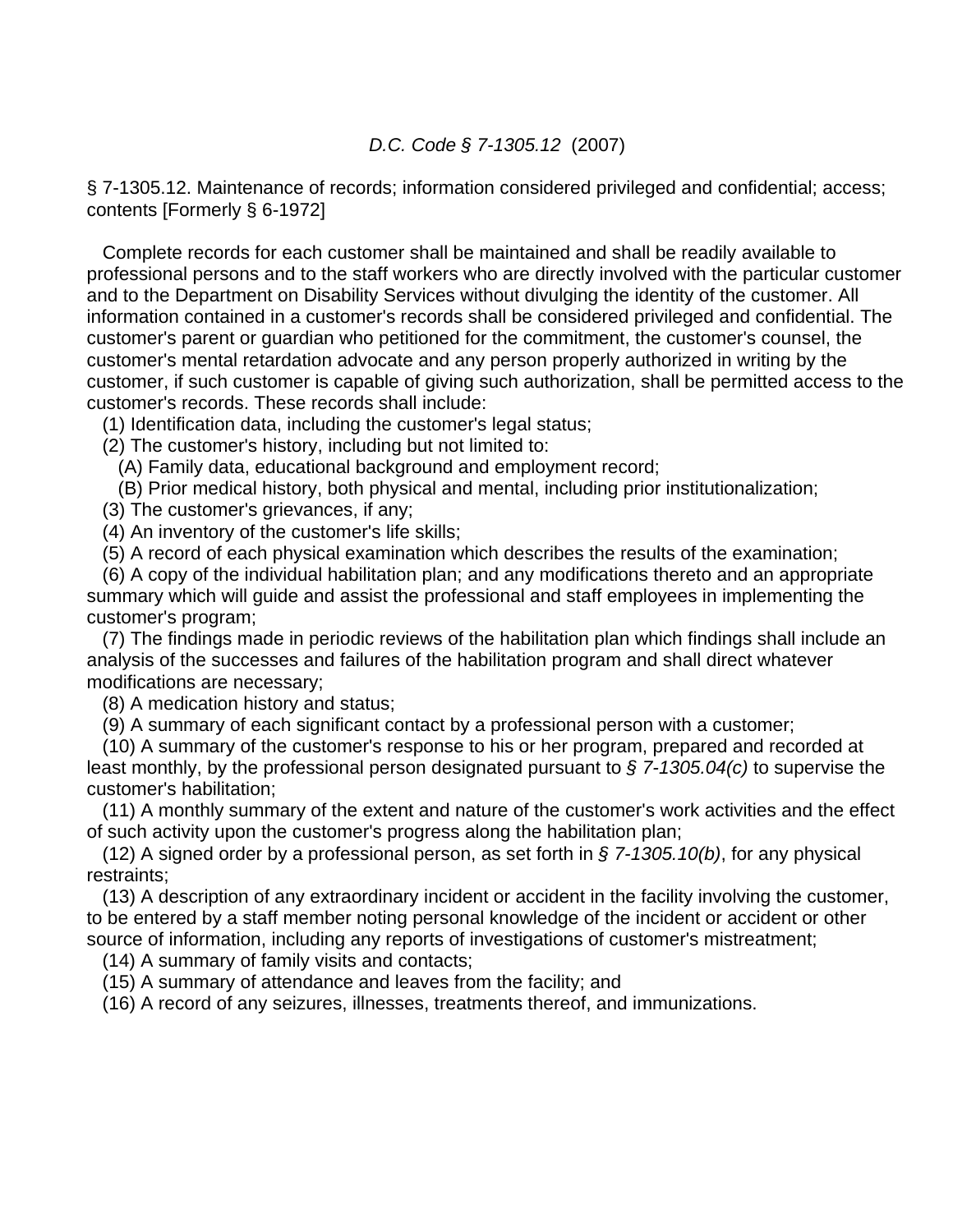*D.C. Code § 7-1305.13* (2007)

§ 7-1305.13. Initiation of action to compel rights; civil remedy; sovereign immunity barred; defense to action; payment of expenses [Formerly § 6-1973]

 (a) Any interested party shall have the right to initiate an action in the Court to compel the rights afforded persons with mental retardation under this chapter.

(b) Any customer shall have the right to a civil remedy in an amount not less than \$ 25 per day from the Director or the District of Columbia, separately or jointly, for each day in which said customer at a facility is not provided a program adequate for habilitation and normalization pursuant to the customer's individual habilitation plan, unless the District is unable to pay the cost of recommended services because available funds appropriated for the purposes of this chapter are insufficient to pay the costs.

(c) Sovereign immunity shall not bar an action under this section.

(d) The good faith belief that an habilitation program was professionally indicated shall be a defense to an action under subsection (b) of this section, despite the program's apparent ineffectiveness. In such circumstances, the habilitation program shall be modified to one appropriate for the customer within 5 days of a Court's decision that the program is inappropriate. (e) Reasonable attorneys' fees and Court costs shall be available for actions brought under this section.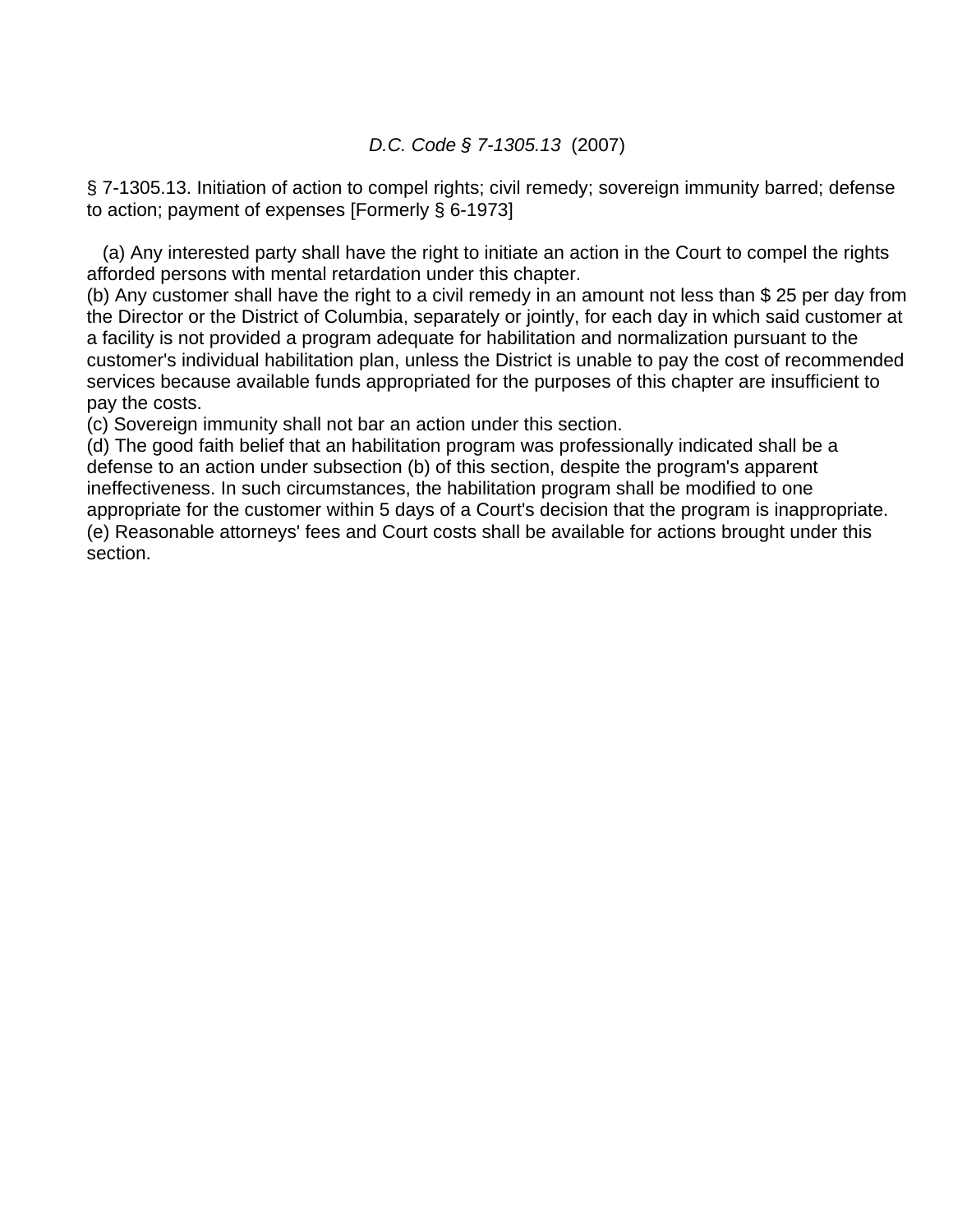### *D.C. Code § 7-1305.14* (2007)

§ 7-1305.14. Deprivation of civil rights; public or private employment; retention of rights; liability; immunity; exceptions [Formerly § 6-1974]

 (a) No person shall be deprived of any civil right, or public or private employment, solely by reason of his or her having received services, voluntarily or involuntarily, for mental retardation. (b) Any person who has been admitted or committed to a facility under the provisions of this chapter retains all rights not specifically denied him or her under this chapter, including rights of habeas corpus.

(c) Any person who violates or abuses any rights or privileges protected by this chapter shall be liable for damages as determined by law, for Court costs and for reasonable attorneys' fees. Any person who acts in good faith compliance with the provisions of this chapter shall be immune from civil or criminal liability for actions in connection with evaluation, admission, commitment, habilitative programming, education or discharge of a resident. However, this section shall not relieve any person from liability for acts of negligence, misfeasance, nonfeasance, or malfeasance.